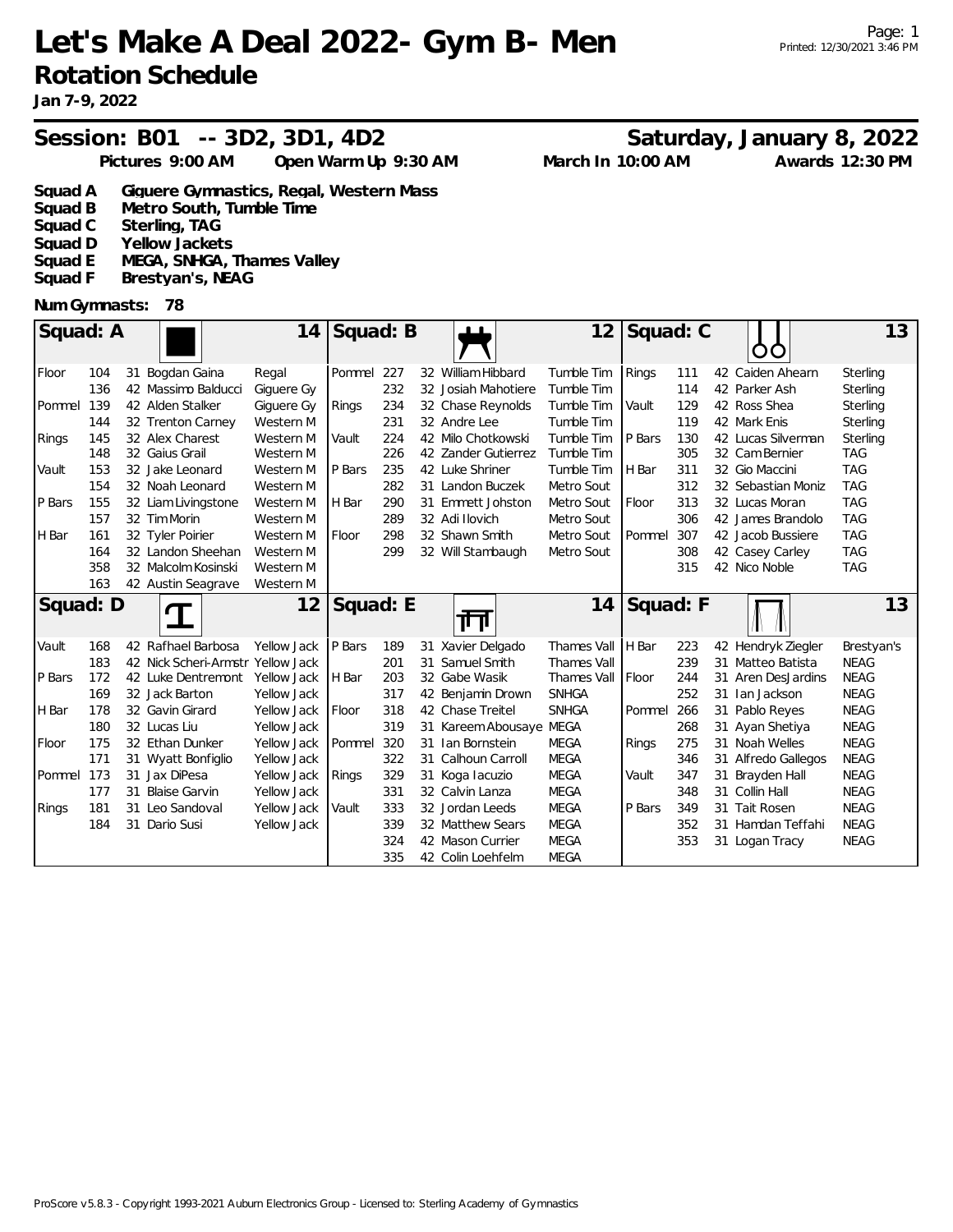**Let's Make A Deal 2022- Gym B- Men Rotation Schedule**

## Session: B02 -- 4D1, 5D1&2, 6D1 & 8 Saturday, January 8, 2022

**Pictures 11:45 AM March In 1:00 PM Open Warm Up 12:30 PM Awards 3:30 PM**

**Squad A NEAG**

- **Squad B Brestyan's, Sterling**
- **Metro South, Regal, TAG**
- **Squad D Nix Gym, Thames Valley**
- **Squad E Giguere Gymnastics, Western Mass**
- **Squad F MEGA, Tumble Time, Yellow Jackets**

### **Num Gymnasts: 77**

| Squad: A |     |    |                        | 14          | Squad: B |     |    |                   | 12         | Squad: C |     |    |                                  | 13          |
|----------|-----|----|------------------------|-------------|----------|-----|----|-------------------|------------|----------|-----|----|----------------------------------|-------------|
| Floor    | 245 | 41 | Remi DesJardins        | NEAG        | Pommel   | 210 |    | 52 Aadvik Dubey   | Brestyan's | Rings    | 101 |    | 41 Charles Bernard               | Regal       |
|          | 357 | 41 | <b>Gabriel Trivino</b> | <b>NEAG</b> |          | 220 | 52 | Elisha Shirman    | Brestyan's |          | 102 | 41 | Rowan DiPietro                   | Regal       |
| Pommel   | 259 |    | 41 Reid Kula           | <b>NEAG</b> | Rings    | 221 |    | 52 Kai Takahashi  | Brestyan's | Vault    | 105 |    | 41 Liam Kang                     | Regal       |
|          | 248 | 41 | Owen Ferriere          | <b>NEAG</b> |          | 217 | 8  | Dylan Nojiri      | Brestyan's |          | 107 |    | 41 Phoenix Reilly                | Regal       |
| Rings    | 253 | 41 | Owen Jackson           | <b>NEAG</b> | Vault    | 212 | 8  | Todd Herland      | Brestyan's | P Bars   | 108 |    | 41 Andrew Sullivan               | Regal       |
|          | 257 |    | 41 Daniel Kuenzler     | <b>NEAG</b> |          | 118 | 41 | Jayden Designas   | Sterling   |          | 109 |    | 41 Sean Thomas                   | Regal       |
| Vault    | 343 |    | 51 John Callander      | <b>NEAG</b> | P Bars   | 124 | 41 | Kayden Mayou      | Sterling   | H Bar    | 309 |    | 52 Jake Hauvuy                   | <b>TAG</b>  |
|          | 255 |    | 51 Finnegan Kittredg   | NEAG        |          | 132 | 41 | Noah Toupense     | Sterling   |          | 316 |    | 52 Jacob Slovin                  | <b>TAG</b>  |
| P Bars   | 344 |    | 51 Samuel Callander    | <b>NEAG</b> | H Bar    | 135 | 41 | Cooper Yoder      | Sterling   | Floor    | 287 |    | 41 Griffin Gustie                | Metro Sout  |
|          | 251 | 51 | Jesse Hopkin           | <b>NEAG</b> |          | 134 |    | 41 Adam Yoder     | Sterling   |          | 292 |    | 41 Drew MacIsaac                 | Metro Sout  |
| H Bar    | 254 | 51 | Gabriel Jacobs         | <b>NEAG</b> | Floor    | 112 |    | 52 Camden Ahearn  | Sterling   | Pommel   | 281 |    | 52 Cole Broadmeado               | Metro Sout  |
|          | 351 | 8  | Abdelrahim Teffa       | <b>NEAG</b> |          | 123 |    | 52 Carter Mansoor | Sterling   |          | 293 |    | 52 Robby MacIsaac                | Metro Sout  |
|          | 272 | 8  | Jude Toothman          | <b>NEAG</b> |          |     |    |                   |            |          | 302 |    | 52 Roshan Wijesingh              | Metro Sout  |
|          | 249 | 8  | Brayden Folan          | <b>NEAG</b> |          |     |    |                   |            |          |     |    |                                  |             |
|          |     |    |                        |             |          |     |    |                   |            |          |     |    |                                  |             |
| Squad: D |     |    |                        | 13          | Squad: E |     |    | ना                | 12         | Squad: F |     |    |                                  | 13          |
| Vault    | 188 | 41 | Justin Church          | Thames Vall | P Bars   | 146 | 41 | Liam Cullen       | Western M  | H Bar    | 170 |    | 52 River Beers                   | Yellow Jack |
|          | 192 |    | 41 Adam Hertz          | Thames Vall |          | 151 | 41 | Joseph Jacobs     | Western M  |          | 167 | 8  | <b>DAMIAN ANDRUS</b>             | Yellow Jack |
| P Bars   | 194 |    | 41 Brent LaChapelle    | Thames Vall | H Bar    | 152 | 41 | Artem Krokhmalyu  | Western M  | Floor    | 182 | 8  | Andrew Sapcoe                    | Yellow Jack |
|          | 200 |    | 51 Lucian Perry        | Thames Vall |          | 156 | 41 | Jason Morace      | Western M  |          | 229 | 41 | Nathan Kyle                      | Tumble Tim  |
| H Bar    | 190 |    | 52 Michael Edwards     | Thames Vall | Floor    | 158 | 41 | Evan Morrissey    | Western M  | Pommel   | 236 |    | 52 Gavin Sirois                  | Tumble Tim  |
|          | 191 |    | 52 Cash Gallant        | Thames Vall |          | 160 | 41 | Michael Noble     | Western M  |          | 228 |    | 61 Christopher Kostin Tumble Tim |             |
| Floor    | 195 |    | 52 Joseph Mangiafico   | Thames Vall | Pommel   | 166 | 41 | Joshua Tousignan  | Western M  | Rings    | 328 |    | 51 Kanata Jacuzio                | <b>MEGA</b> |
|          | 187 |    | 61 Tucker Bratland     | Thames Vall |          | 140 | 8  | Alex Aube         | Western M  |          | 330 |    | 52 Edward Karakhan               | <b>MEGA</b> |
| Pommel   | 205 | 61 | Joseph Zichichi        | Thames Vall | Rings    | 165 | 8  | Kaleb Sweetman    | Western M  | Vault    | 334 |    | 52 Jeffrey Leybovich             | MEGA        |
|          | 198 | 8  | <b>Conor McDermott</b> | Thames Vall |          | 147 | 8  | Nick Fopp         | Western M  |          | 336 |    | 52 Joseph Mocco                  | <b>MEGA</b> |
| Rings    | 280 |    | 51 Sam Rousseau        | Nix Gym     | Vault    | 137 | 51 | Nathan Cutler     | Giguere Gy | P Bars   | 340 |    | 52 Ricky Siedel                  | <b>MEGA</b> |
|          | 277 | 8  | Aleksandr Brovin       | Nix Gym     |          | 138 | 51 | Colton Grensavitc | Giguere Gy |          | 356 |    | 52 Daniel Nikhamin               | <b>MEGA</b> |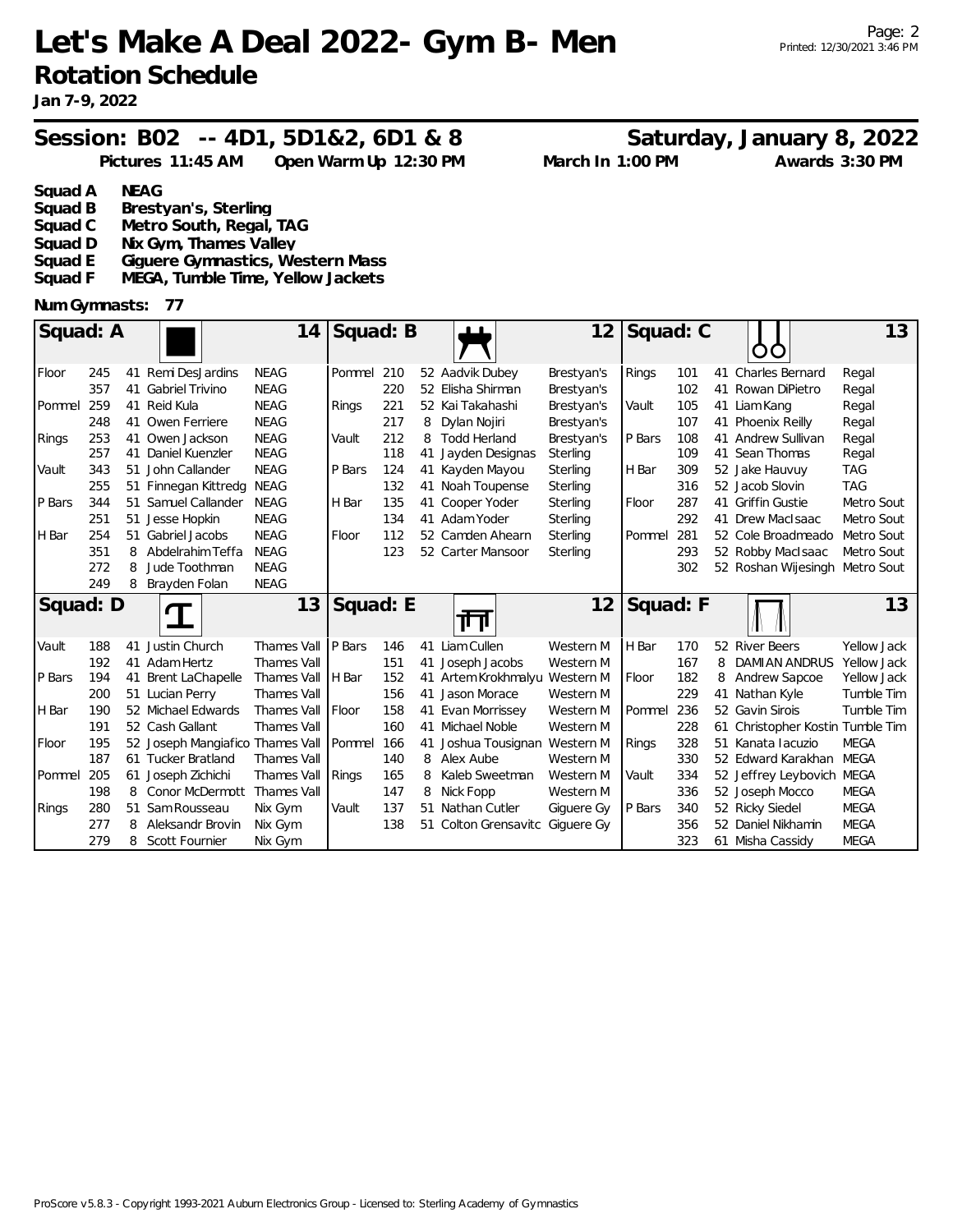# **Let's Make A Deal 2022- Gym B- Men Rotation Schedule**

**Jan 7-9, 2022**

# Session: B03 -- All Level 7 & PL Saturday, January 8, 2022

**Pictures 3:00 PM March In 4:00 PM Open Warm Up 3:30 PM Awards 6:00 PM**

- **Squad A Nix Gym, TAG, Tumble Time** Brestyan's, MEGA, Thames Valley **Squad C NEAG Squad D NEAG**
- **Squad E Sterling Metro South**

### **Num Gymnasts: 39**

| Squad: A     |     |                     | 6           | Squad: B |     | $\blacksquare$  | 6           | Squad: C |     |                  |             |   |
|--------------|-----|---------------------|-------------|----------|-----|-----------------|-------------|----------|-----|------------------|-------------|---|
| Floor        | 225 | Nate Drury          | Tumble Tim  | Pommel   | 199 | PL Cole O'Neil  | Thames Vall | Rings    | 246 | Sebastian Dinsmo | <b>NEAG</b> |   |
| Pommel       | 230 | Rigel Laundre       | Tumble Tim  | Rings    | 202 | Mason Stolhamme | Thames Vall | Vault    | 238 | Reed Babitsky    | NEAG        |   |
| Rings        | 233 | Nicholas Mossman    | Tumble Tim  | Vault    | 204 | Liam Yates      | Thames Vall | P Bars   | 243 | Jackson Delia    | NEAG        |   |
| Vault        | 310 | Joseph Kayan        | TAG         | P Bars   | 209 | Jules Dauphin   | Brestyan's  | H Bar    | 247 | Aidan Dugan      | NEAG        |   |
| P Bars       | 314 | Ty Nickerson        | <b>TAG</b>  | H Bar    | 321 | James Caldwell  | <b>MEGA</b> | Floor    | 256 | Dexter Koffel    | <b>NEAG</b> |   |
| <b>H</b> Bar | 278 | Aidan Campbell      | Nix Gym     | Floor    | 337 | Noah Orens      | MEGA        | Pommel   | 258 | Luis Kuenzler    | NEAG        |   |
|              |     |                     |             |          |     |                 |             |          | 263 | Mason MacEwen    | <b>NEAG</b> |   |
| Squad: D     |     |                     | 6           | Squad: E |     |                 | 8           | Squad: F |     |                  |             | 6 |
| Vault        | 264 | PL Benjamin Ohira   | NEAG        | P Bars   | 125 | Jack Norton     | Sterling    | H Bar    | 283 | Chanyn Carbone   | Metro Sout  |   |
| P Bars       | 354 | PL Alexander Wroge  | NEAG        | H Bar    | 121 | Jacob Kaminski  | Sterling    | Floor    | 285 | Brayden Coppolin | Metro Sout  |   |
| H Bar        | 237 | PL Eli Arvantely    | NEAG        | Floor    | 127 | Jojo Rosado     | Sterling    | Pommel   | 291 | Justin Koch      | Metro Sout  |   |
| Floor        | 250 | PL Owen Guelcher    | <b>NEAG</b> | Pommel   | 117 | Gregory Corbin  | Sterling    | Rings    | 296 | Chace Owens      | Metro Sout  |   |
| Pommel       | 350 | PL Akintya Sirsiwal | NEAG        | Rings    | 116 | Tom Contonio    | Sterling    | Vault    | 297 | Paul Smetkov     | Metro Sout  |   |
| Rings        | 276 | PL Liam Wikerd      | NEAG        | Vault    | 126 | Aiden Roix      | Sterling    | P Bars   | 303 | Patrick Wilson   | Metro Sout  |   |
|              |     |                     |             |          | 128 | Dylan Savoie    | Sterling    |          |     |                  |             |   |
|              |     |                     |             |          | 133 | Ryan Woodsmall  | Sterling    |          |     |                  |             |   |